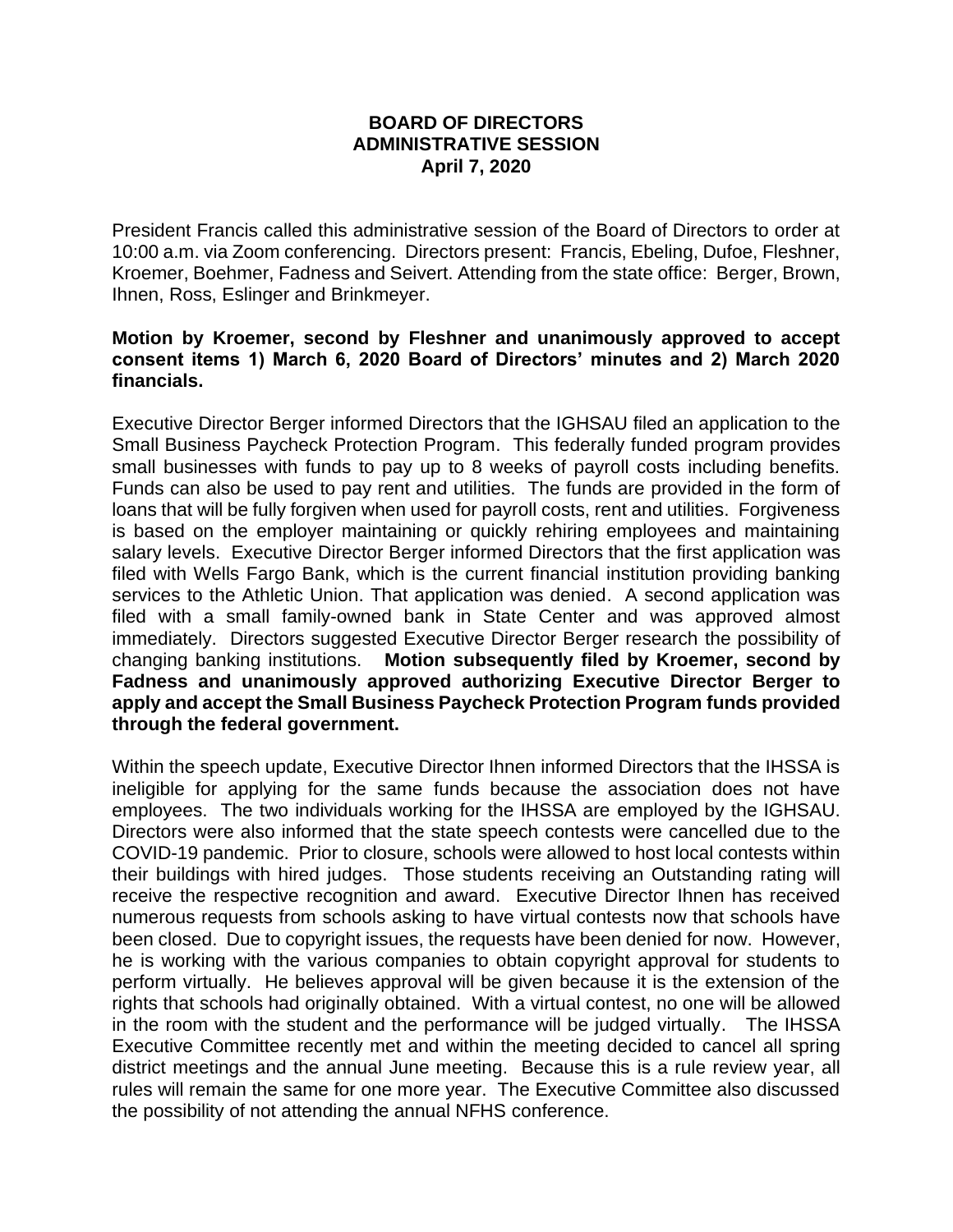The IGHSAU and IHSAA have been working on a contingency plan for spring sports since school closures were announced. Three goals were determined in establishing the contingency plan: 1) Keep students, schools and communities safe and stop the spread of COVID-19, 2) Offer spring and summer sports provided it can be done so safely, following CDC, state and local guidelines and policies and 3) Develop contingency plans which will offer students an opportunity to participate. Executive Director Berger then shared with Directors the plan if school resumes May 1, 2020. Because all spring sports are scheduled to begin practice on May 1, the largest concern is the overlap of students if the first practice date for softball remains May 1. Boehmer agrees and believes it will be more difficult for class 1A and 2A schools. According to QuickStats, the largest overlap involves students participating in track and softball. Francis is of the opinion that if the spring sports season is abbreviated, then the softball season will also have to be abbreviated. Fleshner is more concerned with the status of athletes when they return to sport competitions. The logistics of the season can be worked out, but the condition of students physically needs to be considered. How will the athletes handle competing in several track meets or playing a number soccer matches in a week? The academic piece also needs consideration. Students will be expected to keep up with the rigors of their academics, which could be heavy since they have been out of school since mid-March and then expected to play several nights a week in the various competitions. Executive Director Berger is of the opinion that rescheduling and the limitation of contests during this time should be left to the local school district. The IGHSAU and IHSAA did discuss that once the kids are back in school, it would be difficult to expect them to miss school by leaving early for competitions. Ross stated that he believes the athletic directors will be able to handle the situation because they know the kids in their school. Ross also shared with Directors that Drake University is holding open alternative dates (June 4-6) for state track and field championships. Another option for state track might be to hold the meet at single sites with each class competing at a different high school facility. Two classes would compete on one day and the other two classes the next day. Executive Director Berger inquired about the availability of school facilities if school is cancelled the rest of the year even if on-line or distance learning is being utilized. All Directors stated that until recommendations for social distancing are lifted, their school facilities will be closed. Directors discussed what to do if the Governor extends school closings past April 30. It is anticipated that the Governor will announce her recommendations within the next week. If schools are closed for the remainder of the school year, management of the IGHSAU and IHSAA will meet and jointly make recommendations to respective Boards.

State basketball review/evaluations were discussed by Directors. The evaluations were provided Directors in advance of this administrative session. Feedback overall was positive. There was an overwhelming response to retain the autograph basketballs. Fadness voiced the need to continue discussing the possibility of purchasing a new basketball floor. Executive Director Berger indicated she contacted Connor Flooring, which provides flooring for the NCAA basketball tournaments, and was told there is a waiting list to purchase floors that were used during tournaments. The research will continue.

Directors reviewed 2020 budget reflecting updates on spring sports. Executive Director Berger assured Directors that we will get through this fiscal year, but may have to make some decisions involving the Board of Directors and Representative Council annual June